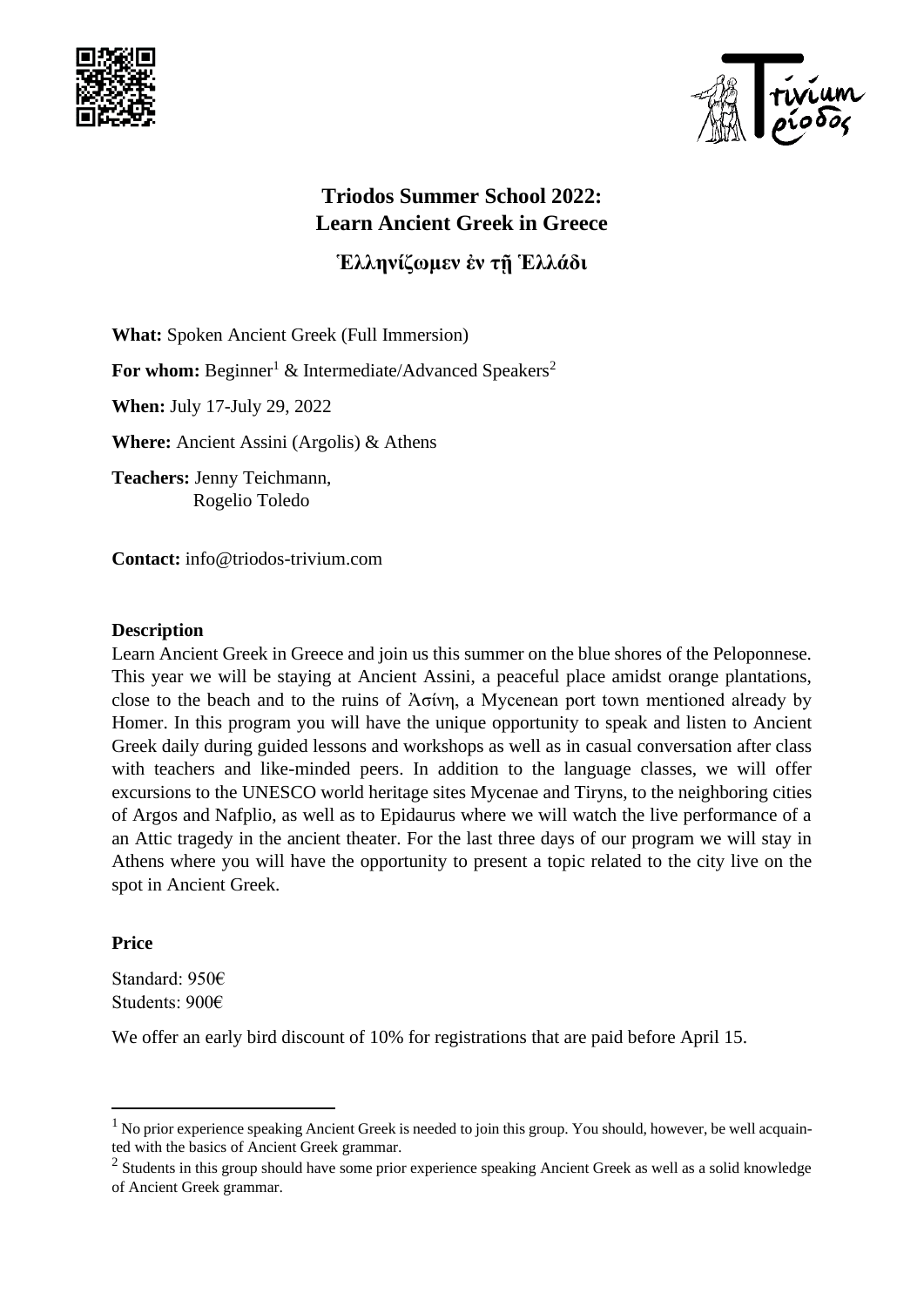#### ⟹ **Early bird discount: 855€ (Standard) / 810€ (Students)**

The price includes:

- entrance to museums and sites
- the ticket for the theater play at Epidaurus
- free transportation during the excursions as well as for the journey from Assini to Athens

The price does not include:

- travel expenses for your arrival to Assini
- housing
- daily living expenses

#### **Please also note that there are only limited spots available.**

## **Program<sup>3</sup>**

| Sunday (Jul 17)            | Welcome, joint dinner |                                                  |  |
|----------------------------|-----------------------|--------------------------------------------------|--|
| Monday (Jul 18)            | $9-11^4$ AM           | Language Lessons <sup>5</sup>                    |  |
|                            | 5-6 PM                | <b>Reading Group: Attic Tragedy<sup>6</sup></b>  |  |
|                            | 6-7 PM                | Workshop: The History of Ancient Asine           |  |
| Tuesday (Jul 19)           | $9-11$ AM             | <b>Language Lessons</b>                          |  |
|                            | $2-3$ PM              | Visit to the Archaeological Site "Ancient Asine" |  |
|                            | 5-6 PM                | <b>Reading Group: Attic Tragedy</b>              |  |
| Wednesday (Jul 20) 9-11 AM |                       | <b>Language Lessons</b>                          |  |
|                            | 5-6 PM                | <b>Reading Group: Attic Tragedy</b>              |  |
|                            | 6-7 PM                | <b>Workshop: Reciting Ancient Greek Poetry</b>   |  |
| Thursday (Jul 21)          | $9-11$ AM             | <b>Language Lessons</b>                          |  |
|                            | 5-6 PM                | <b>Reading Group: Attic Tragedy</b>              |  |
|                            | 7-9 PM                | Workshop: Singing to the Lyre                    |  |
| Friday (Jul 22)            | 9-11 AM               | <b>Language Lessons</b>                          |  |
|                            | $1-8$ PM              | Visit to Nafplio                                 |  |

<sup>&</sup>lt;sup>3</sup> The exact times and activities can be subject to change.

<sup>4</sup> With a short break in between.

<sup>&</sup>lt;sup>5</sup> The beginners group will read different adapted texts as well as easy original texts; we will focus on building up conversational skills but will also solidify grammatical knowledge, if needed. The intermediate/advanced group will read and discuss Lucian's Dialogues of the Gods together.

 $<sup>6</sup>$  In these sessions we will read and discuss the tragedy that we will later watch as a live performance at the theater</sup> of Epidaurus (Jul 25). Since the program of the Epidaurus Festival 2022 is not yet out, it is still open which tragedy we will read together.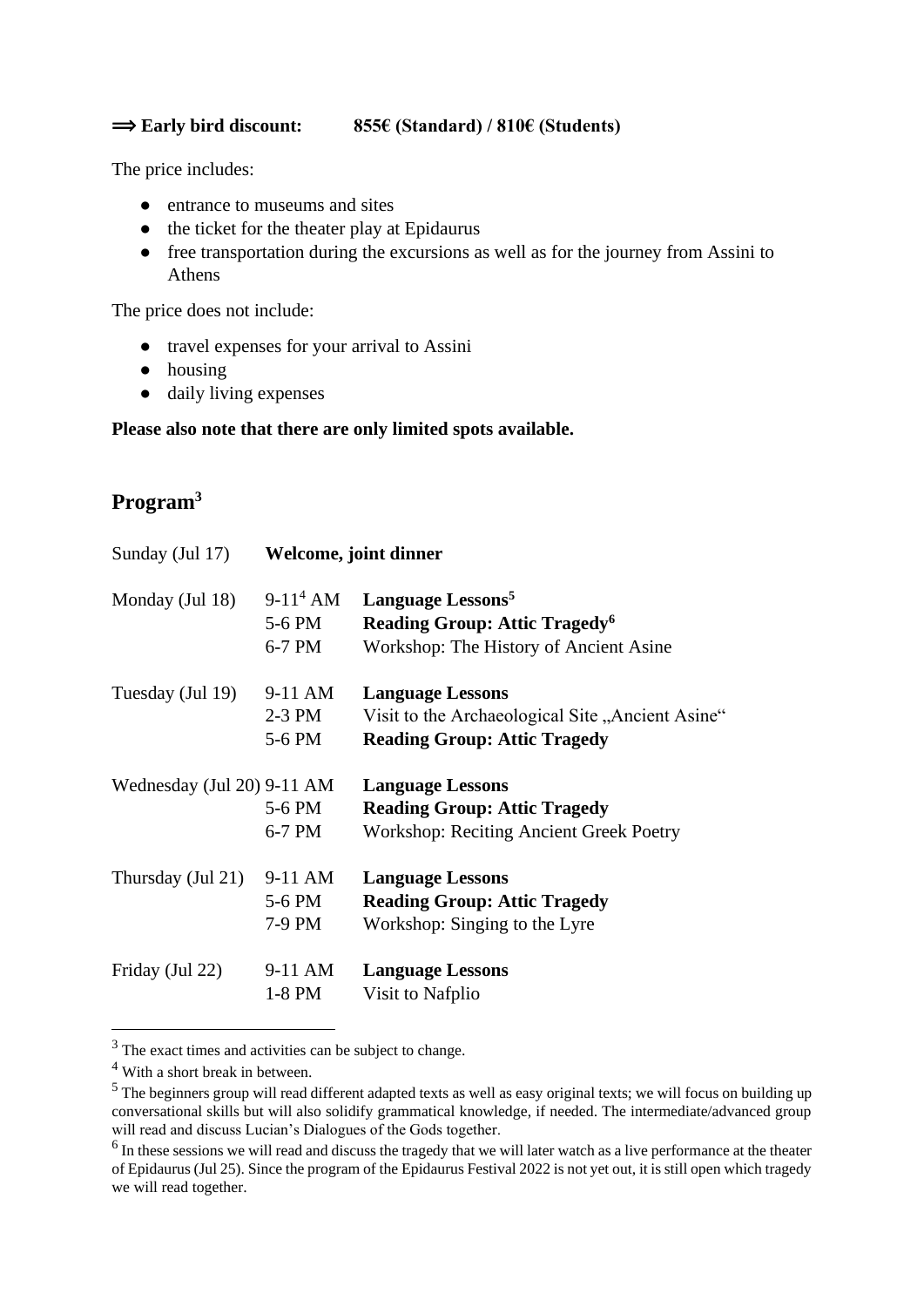| Saturday (Jul 23)       | 9-11 AM<br>5-6 PM<br>7-9 PM             | <b>Language Lessons</b><br><b>Reading Group: Attic Tragedy</b><br>Game Night I (Card Games in Ancient Greek) |
|-------------------------|-----------------------------------------|--------------------------------------------------------------------------------------------------------------|
| Sunday (Jul 24)         | No morning readings<br>5-6 PM<br>7-9 PM | <b>Reading Group: Attic Tragedy</b><br>Game Night II (Ancient Games)                                         |
| Monday (Jul 25)         | 9-11 AM<br>2-10 PM                      | <b>Language Lessons</b><br>Visit to Epidaurus; watching an Attic tragedy in the theater                      |
| Tuesday (Jul 26)        | Day trip: Argos, Tiryns, Mycenae        |                                                                                                              |
| Wednesday (Jul 27) 9 AM | 6 PM                                    | <b>Departure for Athens</b><br>Visit of the Acropolis                                                        |
| Thursday (Jul 28)       |                                         | Visit to different museums and sites in Athens <sup>7</sup>                                                  |
| Friday (Jul 29)         | $1-2$ PM                                | Visit to different museums and sites in Athens<br>Joint meal, farewell                                       |

## **FAQ**

What if I register but then have to cancel the class due to international travel restrictions or personal reasons?

If you cancel before May 15 you will receive a full refund. If you cancel after May 15, you will receive the original amount paid minus expenses we will have made on your behalf (theater ticket, transport costs etc.).

What if the course will not take place?

You will receive a full refund of the course fee.

Where in Ancient Assini will we stay?

For our program we have reserved four bungalows in a small, owner-led resort. You can take a first look here: https://bungalows-ingrid.com/en/fotos/

 $<sup>7</sup>$  We will choose the sites to visit according to participants' interests. Possible places include: Agora, Areopag,</sup> Lyceum, Acadamy, Stoa Poikile, cemetery/Kerameikos, city walls/long walls, temples, Acropolis Museum, National Archaeological Museum, Byzantine and Christian Museum, Epigraphic Museum, Numismatic Museum, ...